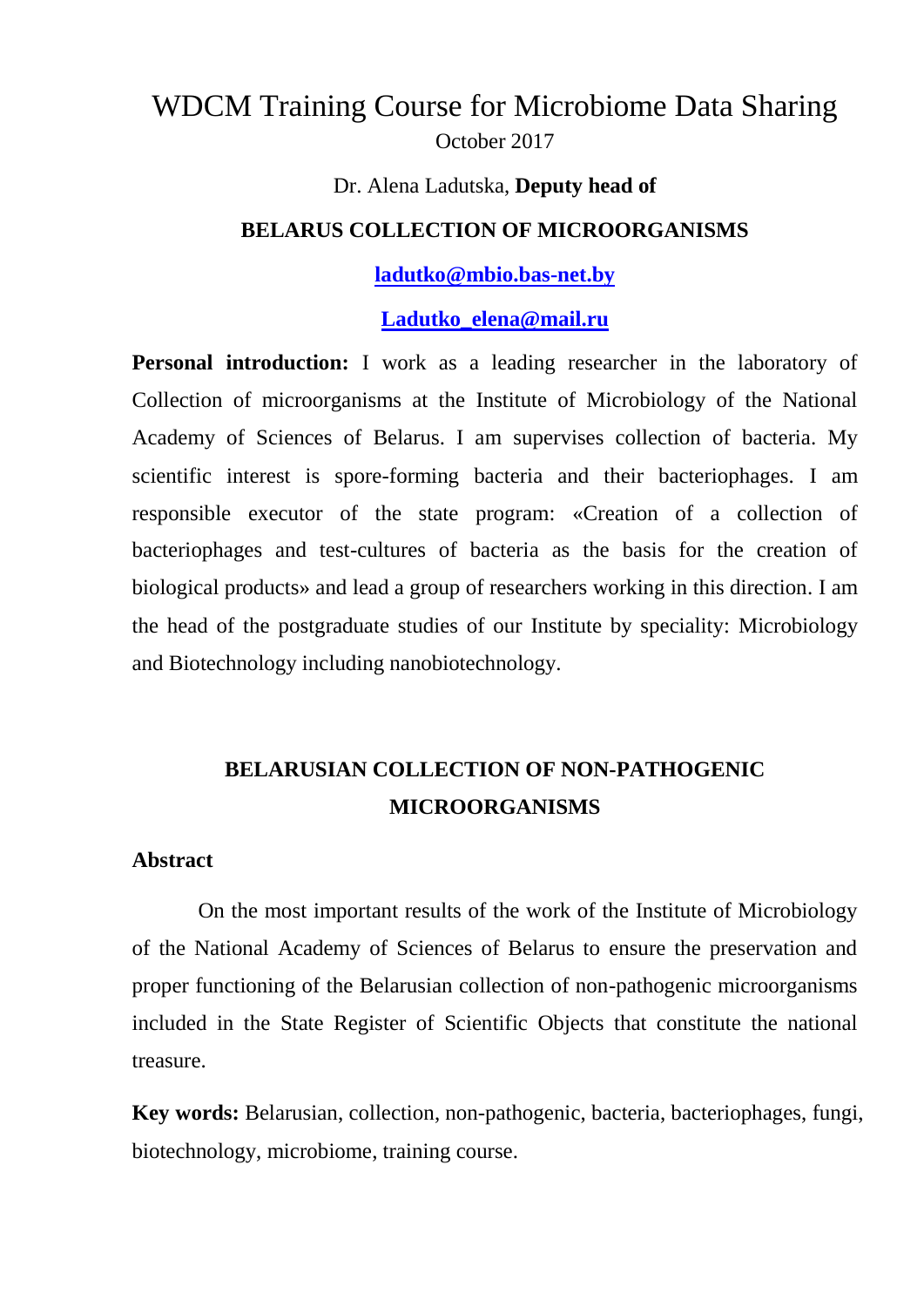**1.** The Belarusian collection of non-pathogenic microorganisms (BCM), functioning on the basis of the Institute of Microbiology of the National Academy of Sciences of Belarus, was included in the State Register of Scientific Objects, which constitute the national treasure, at number 5, by the Resolution of the Council of Ministers of the Republic of Belarus of 11.06.2002. The BCM numbers over 2100 strains of microorganisms various taxonomic groups - bacteria, bacteriophages, mycelial and yeast fungi. On the basis of the collection, the Bank for industrial-value microorganisms, the Bank of DNA of cultures of industrially valuable microorganisms, the 3 specialized collections of micromycetes-agents of biodeterioration of building materials, phytopathogenic micro-organisms-are the foundations for the creation and effective use of biological control agents and microorganisms for xenobiotic destructors. In 2016, within the framework of State Enterprise "High technology and engineering", scientific research works were started to create two new specialized collections: bacteriophages and indicator cultures of bacteria as the basis for the development and effective use of biological control agents; genetic structures, necessary for obtaining strains-overproducers of practically important compounds. All strains stored in the BCM are registered in the Institute of Microbiology of the National Academy of Sciences of Belarus.

The collection carries out international cooperation with the world's leading collections of cultures, together with foreign colleagues, carries out research aimed at developing collection funds and developing modern software tools for the effective functioning of national collections of microorganisms in Belarus, Russia (All-Russian Collection of Microorganisms (VKM), All-Russian Collection of Industrial Microorganisms (VKPM)), Latvia, Ukraine, Moldova, Kazakhstan, Sweden, Poland.

BCM is registered in the World Federation of Collections of Cultures (2007: WDCM, acronym BIM, collection number 909) and is a significant collection of CIS and world countries. The 6th edition of the WDCM Handbook (2013) provides information for the first time about the Belarusian collection of non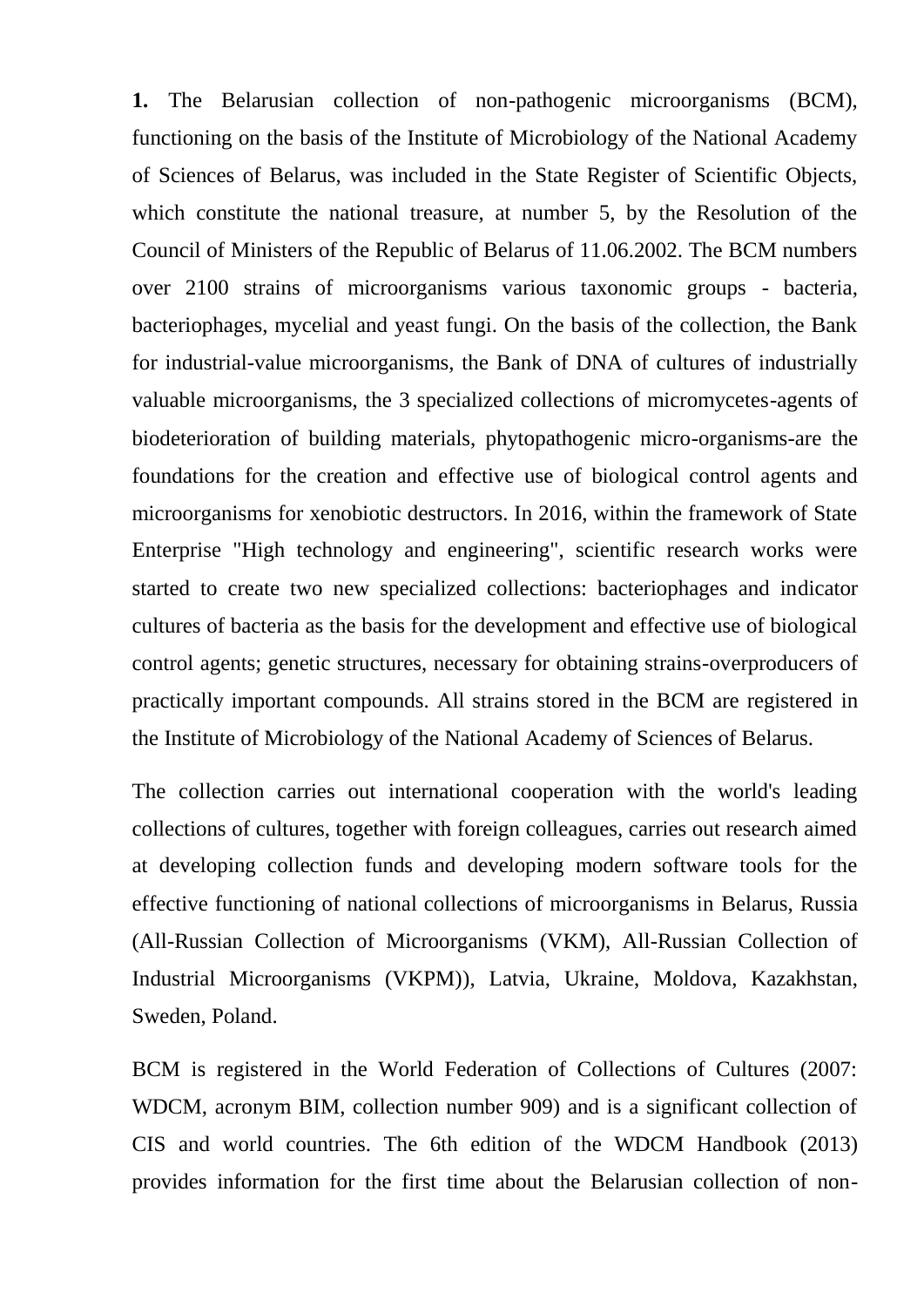pathogenic microorganisms. In 2014 - 2016 years. The WDCM initiative on the unification of collection databases and the taxonomic revision of micro-organisms of various taxonomic groups "Microbial Resources Information Management and Utilization for Developing Countries" provides the Federation with the English version of the BCM electronic catalog (WDCM-BIM 909). A taxonomic description of the collection of the BKM collection for the 7th edition of the Directory of the World Federation of Cultures of Microorganisms (2016-2017), World Directory of Culture Collections (Seventh Version, 2016-2017, [http://www.wfcc.info/ccinfo /\)](http://www.wfcc.info/ccinfo%20/).

The staff of the collection carry out fundamental scientific research aimed at further development, preservation and operation of BСM: isolation, screening, selection and certification of biotechnologically valuable cultures of microorganisms; isolation and characterization of genomic DNA samples of industrially valuable microorganisms; characteristics of the physiological and biochemical properties of the collections of the collection fund for use as objects of new biotechnologies; oriented fundamental research related to phenotypic and molecular genetic identification of microorganisms, as well as applied scientific research including long-term storage of cultures by lyophilization and cryopreservation methods, implementation of the procedure for national patent deposition of industrial producer strains. Since 2015, within the framework of the state program of biotechnology, BCM employees are carrying out research work on microbiological analysis and conservation of microorganisms collected in the coastal areas of East Antarctica. Morphological and physiological-biochemical properties, including enzyme-forming activity, are described, 46 cultures of Antarctic bacteria of interest for biotechnology applications.

In total during the reporting period the collection participated in 80 tasks, contracts, grants, contracts, including 19 assignments in the framework of state programs at various levels; 6 tasks of the EurAsEC interstate target program "Innovative Biotechnologies"; 6 contracts with organizations of the Russian Federation, the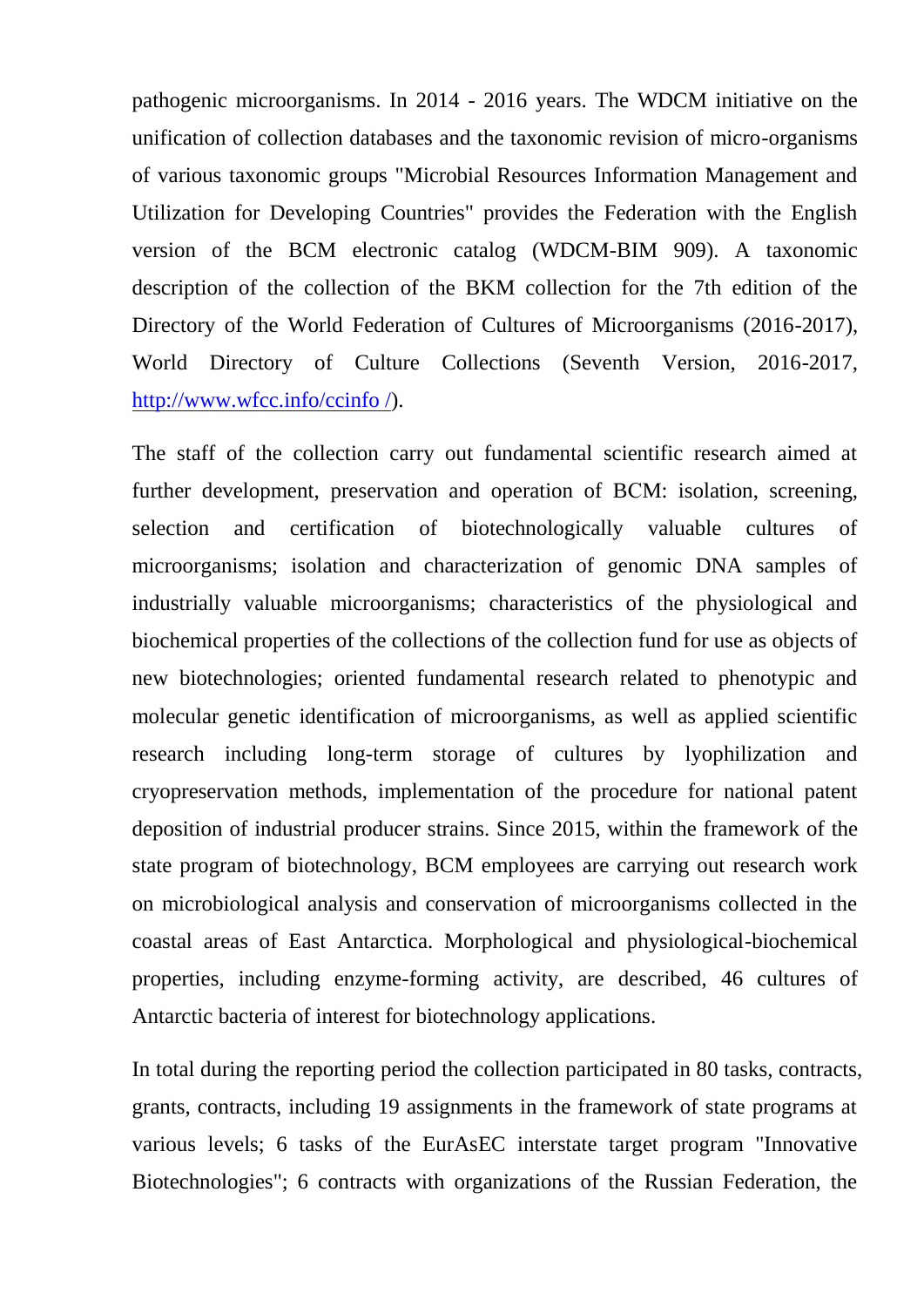Republic of Lithuania and the People's Republic of China; 8 grants of BRFFR with scientific organizations of the Russian Federation, Ukraine, Poland, Belarus; 3 international projects VISBY-01720 / 2004-2006 (Sweden, Poland); VISBY-01147 / 2007-2009 (Sweden); VISBY- 00474/2010 - 2012 (Sweden); 41 of the economic agreement.

The collection conducts active publishing activity. A Catalog of Microorganism Cultures and a Catalog of Industrially-Valuable Microorganisms have been published. Information databases of BCM are created and constantly updated. By now 408 scientific publications were published, including 138 articles in journals (43 of them abroad), 239 publications in conference proceedings, and 4 chapters in collective monographs; 283 reports were presented at international conferences; received applications for objects of industrial property rights - 17, Know-how - 2. The results of scientific research and development of the collection are assessed on a scale of "world level", which is confirmed by 38 publications in high-rated publications.

BCM employees pay much attention to educational work; the collection actively cooperates with the higher school. 20 students were trained / pre-diploma practice on the basis of the collection. Prepared 7 master of sciences and 1 candidate of sciences.

The main achievements of the Belarusian collection of non-pathogenic microorganisms in the field of formation and development of microbial and genetic resources are presented at more than 90 exhibitions and fairs of both national and international level. In 2016, on the basis of the Institute of Microbiology of the National Academy of Sciences of Belarus, a permanent exhibition exposition of the Belarusian collection of non-pathogenic microorganisms was created, which includes the most important achievements of the BKM from its creation to the present day.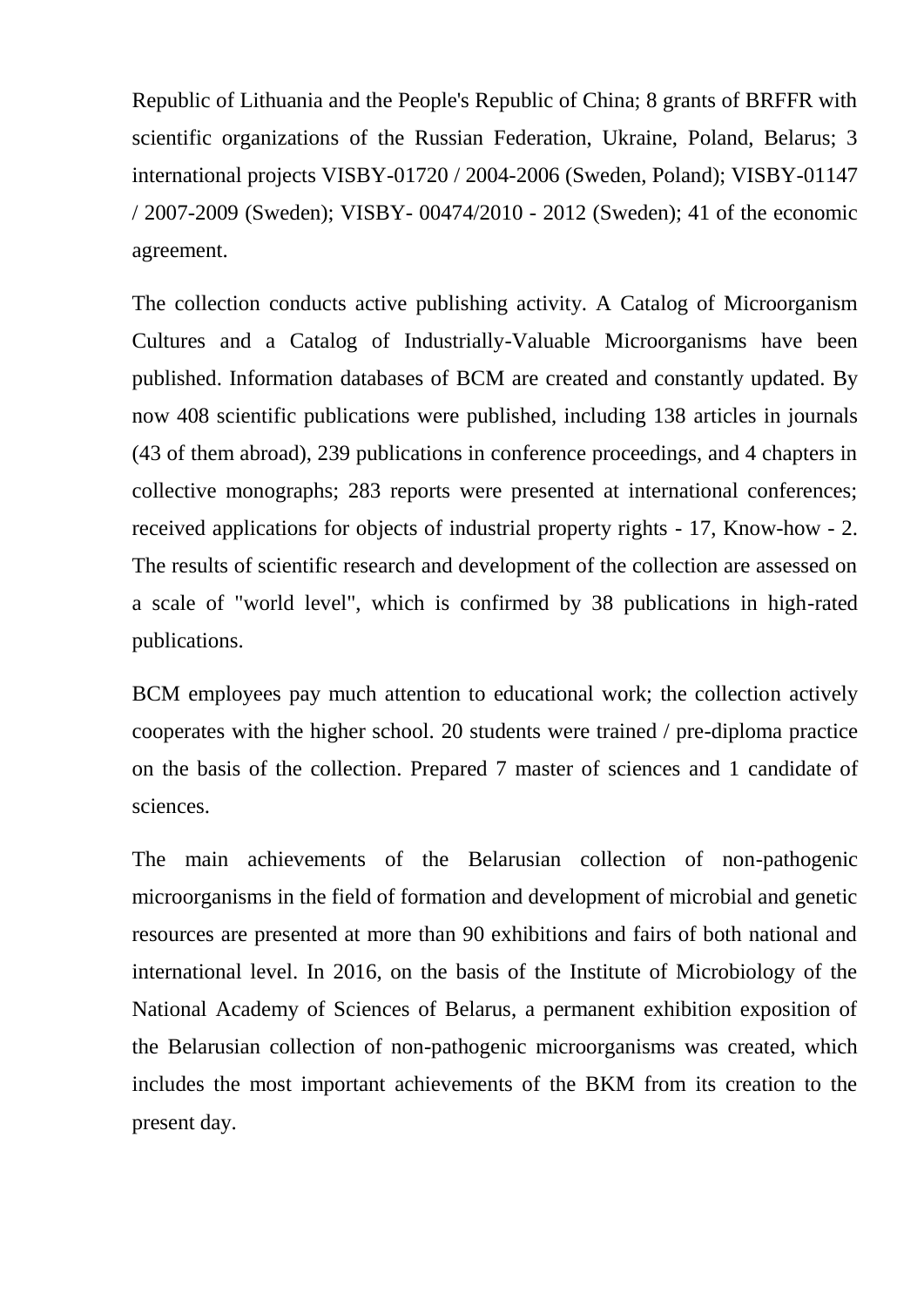The national collection fund for microbial resources is widely used in the development of competitive biotechnologies and biologics. BKM provides the necessary microbial resources to research and industrial organizations working in the field of biotechnology, provides services for scientific support of production processes. So, only for the period 2011-2016. on the basis of industrial-valuable strains of microorganisms, the Institute of Microbiology of the National Academy of Sciences of Belarus has developed and introduced 36 highly effective technologies for obtaining biologics for various purposes. Among the regular customers of the BKM are more than 30 domestic and foreign (Lithuania, Russian Federation) commercial enterprises and industrial organizations, in particular the Minsk sparkling wine factory, OJSC Yeast Factory, OJSC "Minsk Margarine Plant", etc.

**2.3.4.** I express my deep gratitude and appreciation for the invitation to visit these courses. I have the unique opportunity to learn a lot about microbial resources not only in China but also worldwide, as these courses were attended by representatives of microbiological collections from 14 countries. And it's a great opportunity for me to visit China with capital Beijing to get acquainted with the traditions of China and visit its numerous sights.

The training course is organized great. Lectures provided to our attention contain new and relevant information for today. Accommodation, meals are great. Grateful to miss Jane Zhang for communication and responding to requests. I and my chief Dr. Galina Novik will be happy long-term cooperation.

**5.** The WDCM&World Federation for Culture Collections (WFCC) experience in microbiome data sharing are joined to launch the long-term international cooperation with Belarusian collection of non-pathogenic microorganisms (WFCC, WDCM: BIM 909) in selected scientific areas. The key point of the joint projects is to address questions on implementation of the research results of microorganisms in the collection practice. During joint researches by Belarusian and WDCM&WFCC scientists the biodiversity and adaptable potential of bacteria,